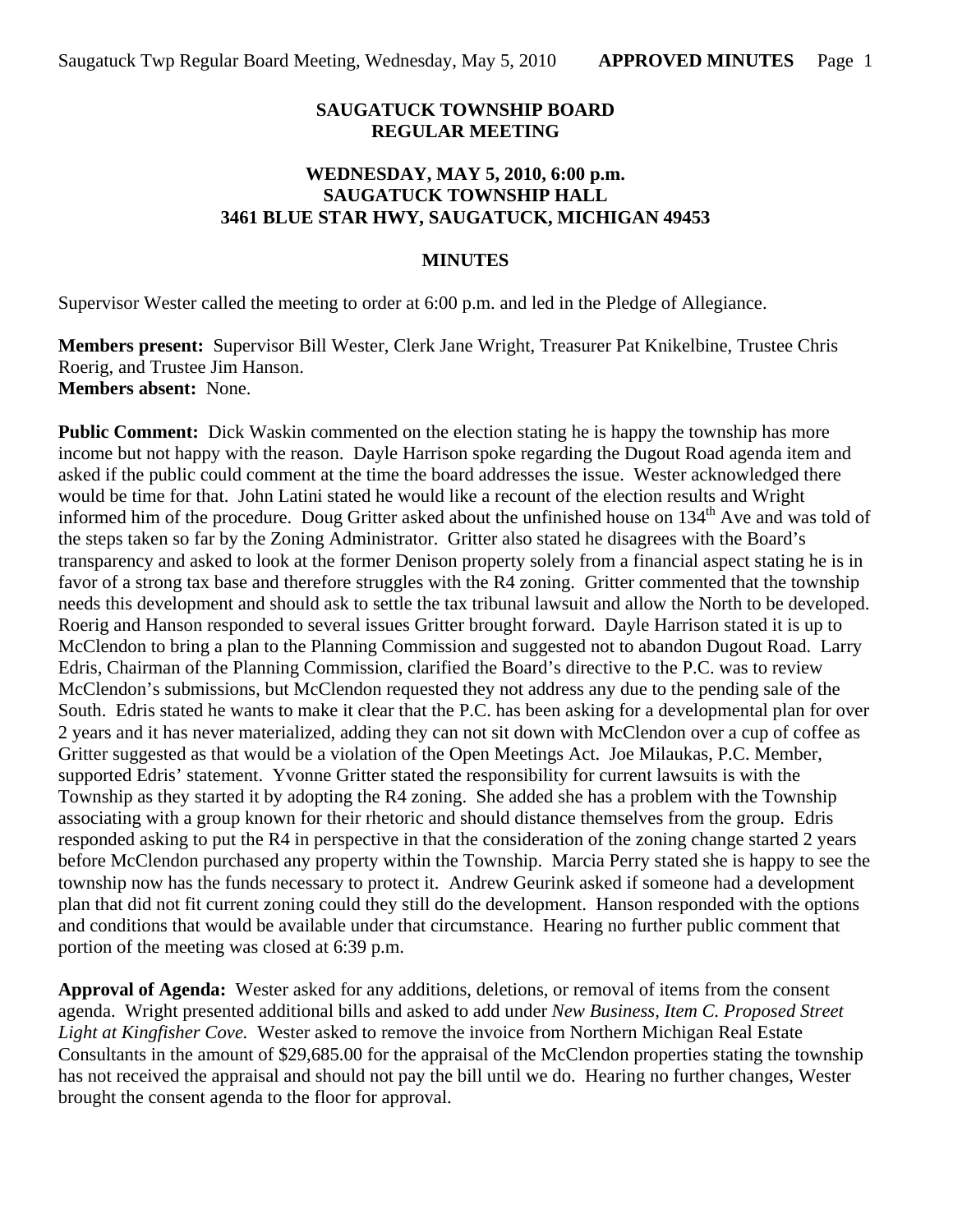- A. Accounts Payable
	- i. AQUA-TEC through WE THE PEOPLE FLAG Total to be paid \$20,314.59
	- ii. Checks issued to be post-audited (check register attached)
- B. Payroll (check register attached)
- C. Approval of Minutes
	- i. April 7, 2010 Regular Board Meeting
	- ii. April 21, 2010 Special Board Meeting

**Motion by Wester seconded by Roerig, to approve the agenda as amended**. Carried unanimously.

## **Correspondence:**

A. None.

## **Unfinished Business:**

A. None.

# **New Business:**

- A. Dugout Road Abandonment Petition. Roerig stated he sent the request to abandon to the Road Committee and there were questions if this would land lock any property or create any safety issue. Board discussed easement issues and Wester invited Jim Saalfeld, attorney for Pine Trail Camp, to speak as to why they are requesting the abandonment. Saalfeld addressed the issues. Hanson voiced some concerns regarding potential access to future development of the McClendon property. Board discussion took place and agreed any decision on the road abandonment could have an impact on future development. **Motion by Hanson, seconded by Knikelbine to table the request to abandon Dugout Road and seek legal council regarding the issue.** Motion carried unanimously.
- B. May Election Results. Wright reported a very smooth election day with 43.6% turn out. She added 989 ballots were cast and the township millage proposal was very close passing by 2 votes. Wright stated if a recount is desired an individual needs to petition the County Clerk. Board discussion took place.
- C. Proposed Street Light at Kingfisher Cove. Wright presented a request for a new street light at the entrance to their development. She stated there is an existing light 60 yards from the entrance and suggested they install a private light within the development. Hanson informed a light was not included in the development plans that came before the Planning Commission. **Motion by Wester, seconded by Wright to deny the request.** Hanson suggested the Board might be able to support them if Planning Commission approval is necessary for a private light. Motion carried unanimously.

# **Committee Reports:**

- A. Planning Commission. Hanson reported discussing the sand mining driveway which was tabled for legal review, a WET public hearing set for the June meeting, and reviewing docks and wharfs in R4.
- B. Road Commission. Roerig reported the Clearbrook Drive construction should start next week.
- C. Interurban. No report.
- D. Fire Authority. No report.
- E. Supervisors Report. No report.
- F. County Commissioner Report. Terry Burns reported they will be asking for a .29 extra voted millage for 20 years to fund the new jail.